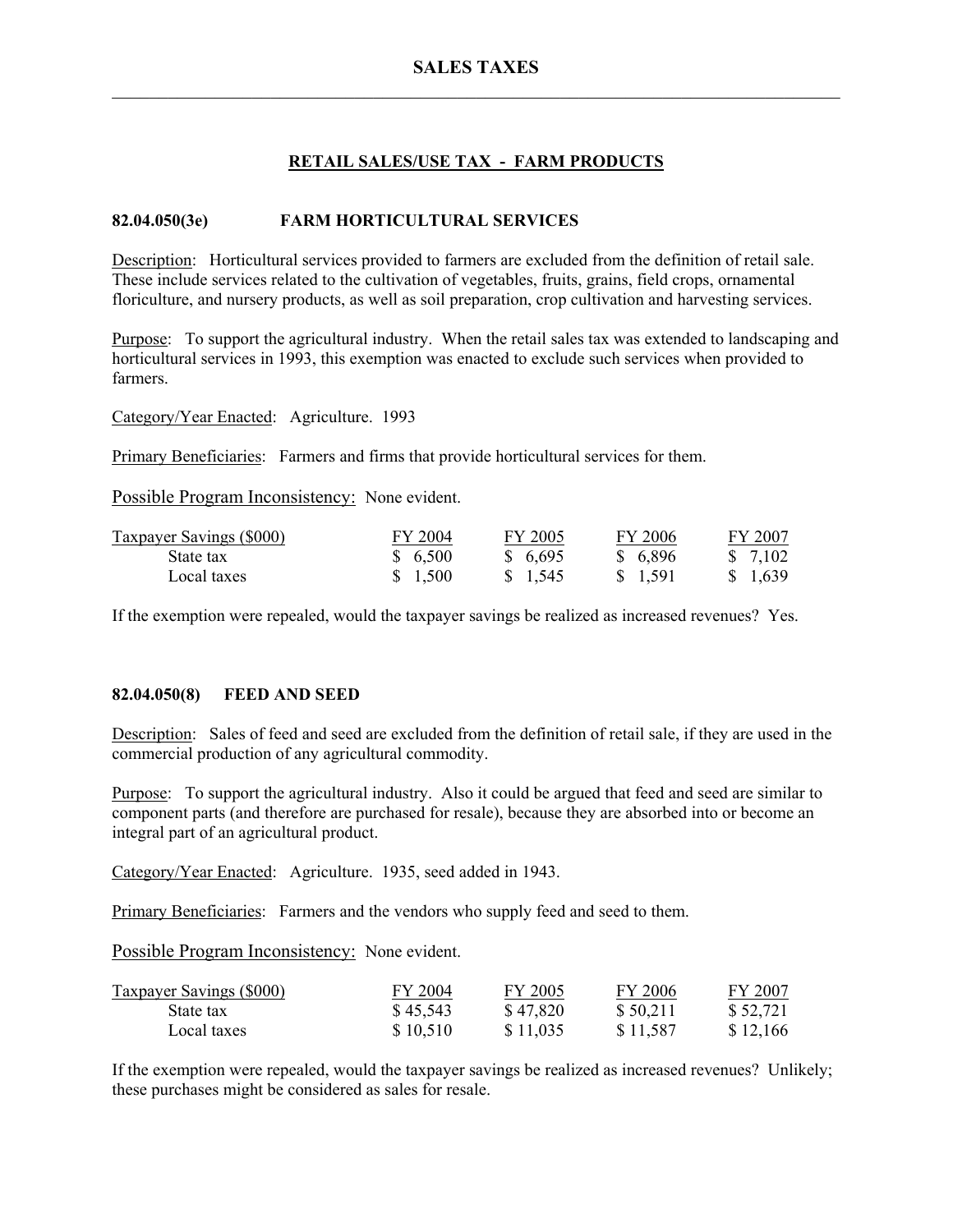# **82.04.050(8) FERTILIZER AND CHEMICAL SPRAY**

Description: Sales of fertilizer and chemical sprays are excluded from the definition of retail sale, if they are used in the commercial production of any agricultural commodity.

Purpose: To support the agricultural industry. Also it could be argued that fertilizer and spray are similar to component parts (and therefore are purchased for resale), because they are absorbed into or become an integral part of an agricultural product.

Category/Year Enacted: Agriculture. 1943

Primary Beneficiaries: Agricultural producers.

Possible Program Inconsistency: The sales tax exemption helps to encourage the use of fertilizers and chemical sprays in agriculture. However, Chapter 70.95C RCW implements a program directed toward reduction of hazardous substances, which can include agricultural fertilizers and pesticides, that have adverse environmental impacts.

| <b>Taxpayer Savings (\$000)</b> | FY 2004  | FY 2005  | FY 2006  | FY 2007  |
|---------------------------------|----------|----------|----------|----------|
| State tax                       | \$39,022 | \$40,973 | \$43,022 | \$45,173 |
| Local taxes                     | \$ 8,405 | \$ 8,825 | \$9,266  | \$9,730  |

If the exemption were repealed, would the taxpayer savings be realized as increased revenues? Yes, as long as these purchases are not considered as sales for resale.

## **82.04.050(8) POLLINATION AGENTS**

Description: Bees which are purchased by farmers for pollination purposes are excluded from the definition of retail sale, if they are used in the commercial production of any agricultural commodity. (Most pollination is performed by honey bees which are rented, not sold, to farmers by bee keepers. Leaf-cutter bees are the principal pollination agent that is purchased.)

Purpose: To aid a segment of the agricultural sector and make the tax treatment uniform for all types of pollination.

Category/Year Enacted: Agriculture. 1993

Primary Beneficiaries: Farmers that purchase leaf-cutter bees for pollination purposes.

Possible Program Inconsistency: None evident.

| Taxpayer Savings (\$000) | 2004 | FY 2005 | 7V. | 2006 | $-200^-$ |
|--------------------------|------|---------|-----|------|----------|
| State tax                |      |         |     |      |          |
| Local taxes              |      |         |     |      |          |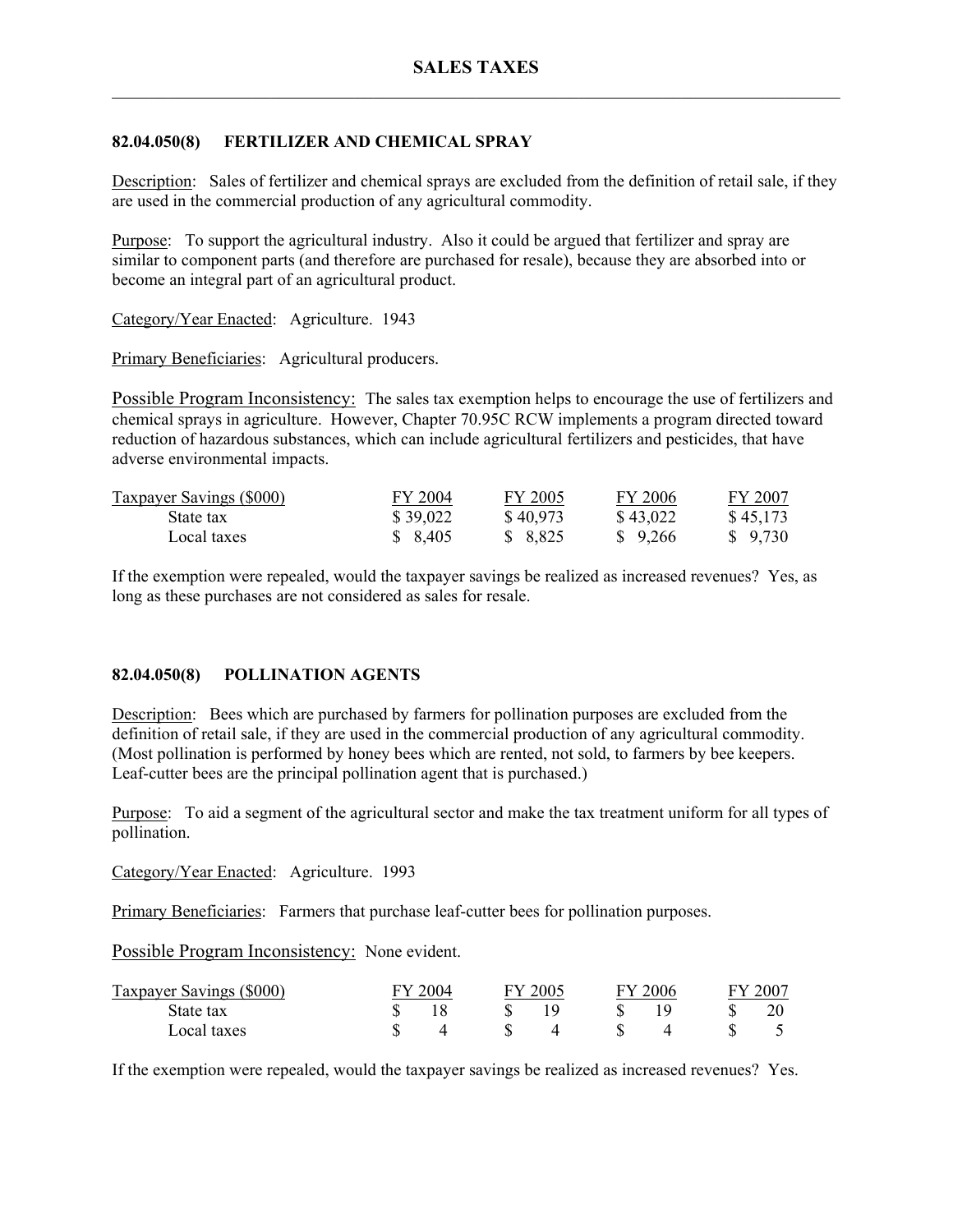# **82.04.050(8) CONSERVATION AND HABITAT DEVELOPMENT**

Description: This exemption pertains to feed, seed, fertilizer and spray materials sold to landowners that participate in specified federal conservation and habitat protection programs or a cooperative habitat agreement with the Washington State Department of Fish and Wildlife.

Purpose: To encourage land conservation and protection of wildlife habitat.

Category/Year Enacted: Agriculture. 1997

Primary Beneficiaries: Farmers and other landowners who participate in these programs.

Possible Program Inconsistency: This sales tax exemption helps to encourage the use of fertilizers and chemical sprays in agriculture. However, Chapter 70.95C RCW implements a program directed toward reducing hazardous substances, which can include agricultural fertilizers and pesticides, that have adverse environmental impacts.

| Taxpayer Savings (\$000) | L'V 1 | 2004 | FY 2005 | EV. | 2006 | 2007 |
|--------------------------|-------|------|---------|-----|------|------|
| State tax                |       |      |         |     |      |      |
| Local taxes              |       |      |         |     |      |      |

If the exemption were repealed, would the taxpayer savings be realized as increased revenues? Yes.

## **82.04.213 CHRISTMAS TREE PRODUCTION**

Description: Items purchased for the production of plantation Christmas trees are exempt from retail sales/use tax because plantation Christmas trees are included in the definition of agricultural products in RCW 82.04.213 and such items are excluded from the definition of retail sale in RCW 82.04.050(8).

Purpose: To recognize that production of Christmas trees is similar to other agricultural products.

Category/Year Enacted: Agriculture. 1987

Primary Beneficiaries: Approximately 300 growers of plantation Christmas trees.

Possible Program Inconsistency: None evident.

| Taxpayer Savings (\$000) | FY 2004 | FY 2005 | FY 2006 | FY 2007      |
|--------------------------|---------|---------|---------|--------------|
| State tax                | 403     | 403     | 403     | $40^{\circ}$ |
| Local taxes              | Q3      |         |         |              |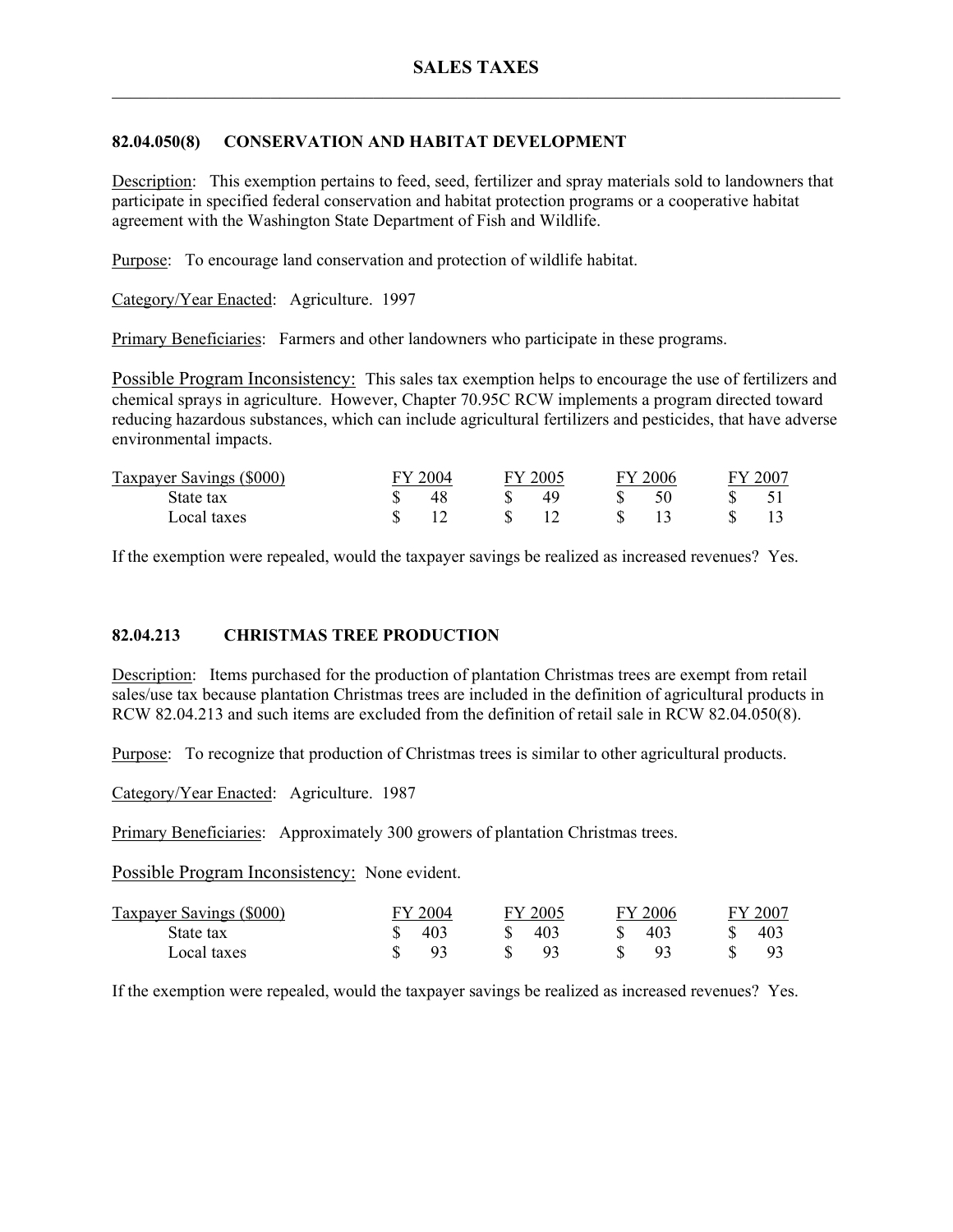### **82.08.0257 FARM AUCTION SALES 82.12.0258**

Description: Exemption from retail sales/use tax is provided for sales of tangible personal property which has been used in a farm activity, if the sale is made by through an auctioneer. The seller must be a farmer and the sales must be conducted on a farm.

Purpose: To support the agricultural industry.

Category/Year Enacted: Agriculture. 1943

Primary Beneficiaries: Farmers who sell machinery and other personal property at farm auctions.

Possible Program Inconsistency: None evident.

| Taxpayer Savings (\$000) | FY 2004 | FY 2005 | FY 2006 | FY 2007    |
|--------------------------|---------|---------|---------|------------|
| State tax                | 402     | 402     | 402     | $40\angle$ |
| Local taxes              | Q2      |         |         |            |

If the exemption were repealed, would the taxpayer savings be realized as increased revenues? Yes.

### **82.08.0259 BREEDING LIVESTOCK AND CATTLE 82.12.0261**

Description: Sales of livestock for breeding purposes and sales of cattle and milk cows used on a farm are exempt from retail sales/use tax.

Purpose: To support the agricultural industry.

Category/Year Enacted: Agriculture. 1945

Primary Beneficiaries: Farmers who use breeding livestock, dairy producers and cattle ranchers.

Possible Program Inconsistency: None evident.

| <b>Taxpayer Savings (\$000)</b> | FY 2004  | FY 2005  | FY 2006  | FY 2007  |
|---------------------------------|----------|----------|----------|----------|
| State tax                       | \$ 4.301 | \$ 4.430 | \$ 4.563 | \$ 4.700 |
| Local taxes                     | \$993    | \$ 1.022 | \$ 1.053 | \$ 1.085 |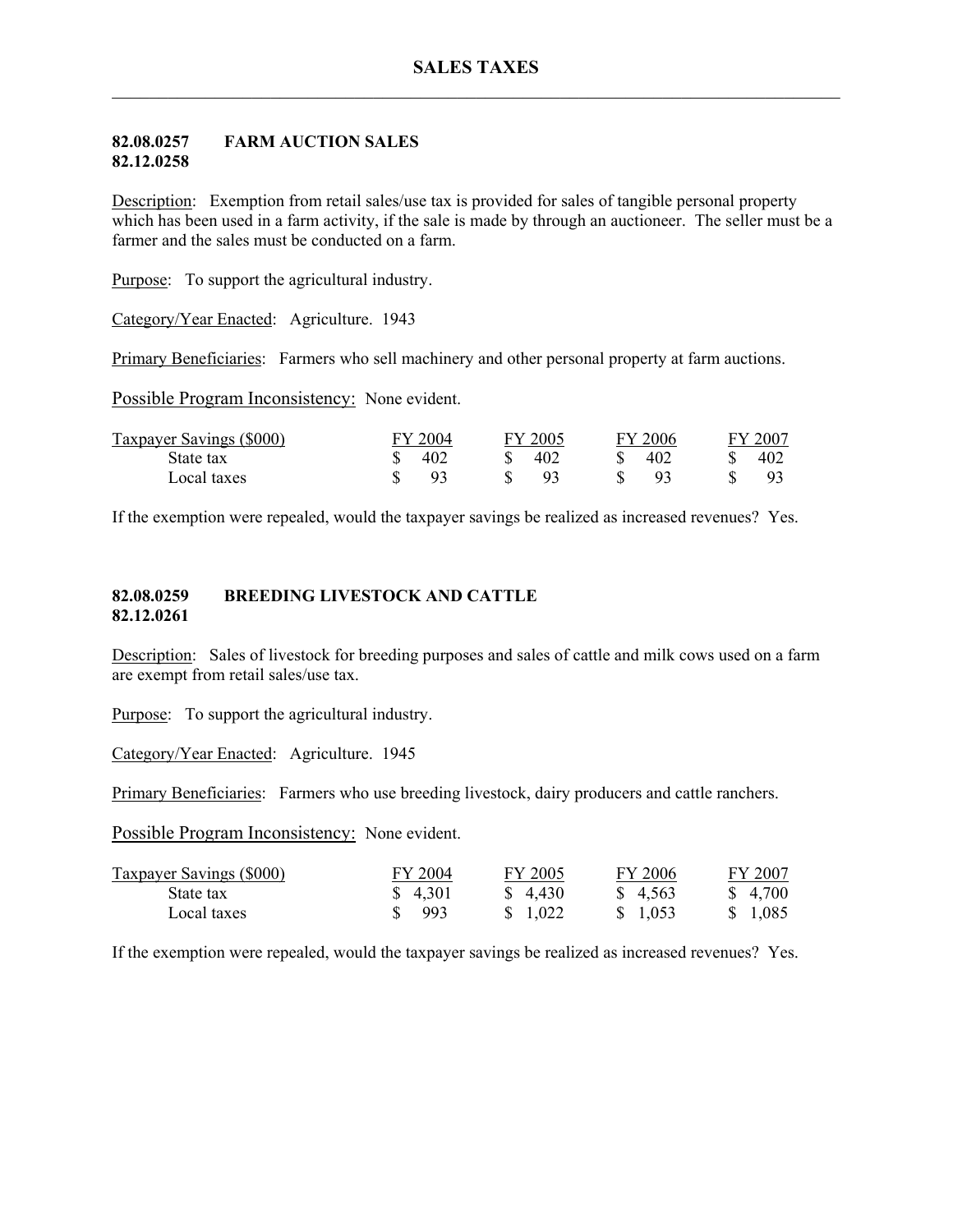#### **82.08.0267 POULTRY 82.12.0262**

Description: Poultry used for producing poultry or poultry products are exempt from retail sales/use tax.

Purpose: To support the agricultural industry.

Category/Year Enacted: Agriculture. 1961

Primary Beneficiaries: Producers of poultry and poultry products.

Possible Program Inconsistency: None evident.

| <b>Taxpayer Savings (\$000)</b> | FY 2004 | FY 2005  | FY 2006  | FY 2007               |
|---------------------------------|---------|----------|----------|-----------------------|
| State tax                       | \$1,786 | \$ 1.840 | \$ 1,895 | $\frac{1.952}{1.952}$ |
| Local taxes                     | 412     | 425      | 437      | 450                   |

If the exemption were repealed, would the taxpayer savings be realized as increased revenues? Yes.

### **82.08.0272 SEMEN 82.12.0267**

Description: Semen used for artificial insemination of livestock is exempt from retail sales/use tax.

Purpose: To support the agricultural industry. An argument could also be made that such products constitute a component part of other products being produced for sale and thus are sales for resale.

Category/Year Enacted: Agriculture. 1965

Primary Beneficiaries: Ranchers who purchase semen for artificial insemination of livestock.

Possible Program Inconsistency: None evident.

| Taxpayer Savings (\$000) | FY 2004 | FY 2005 | FY 2006 | FY 2007         |
|--------------------------|---------|---------|---------|-----------------|
| State tax                |         | 477     | 477     | 47 <sup>7</sup> |
| Local taxes              |         | 110     |         |                 |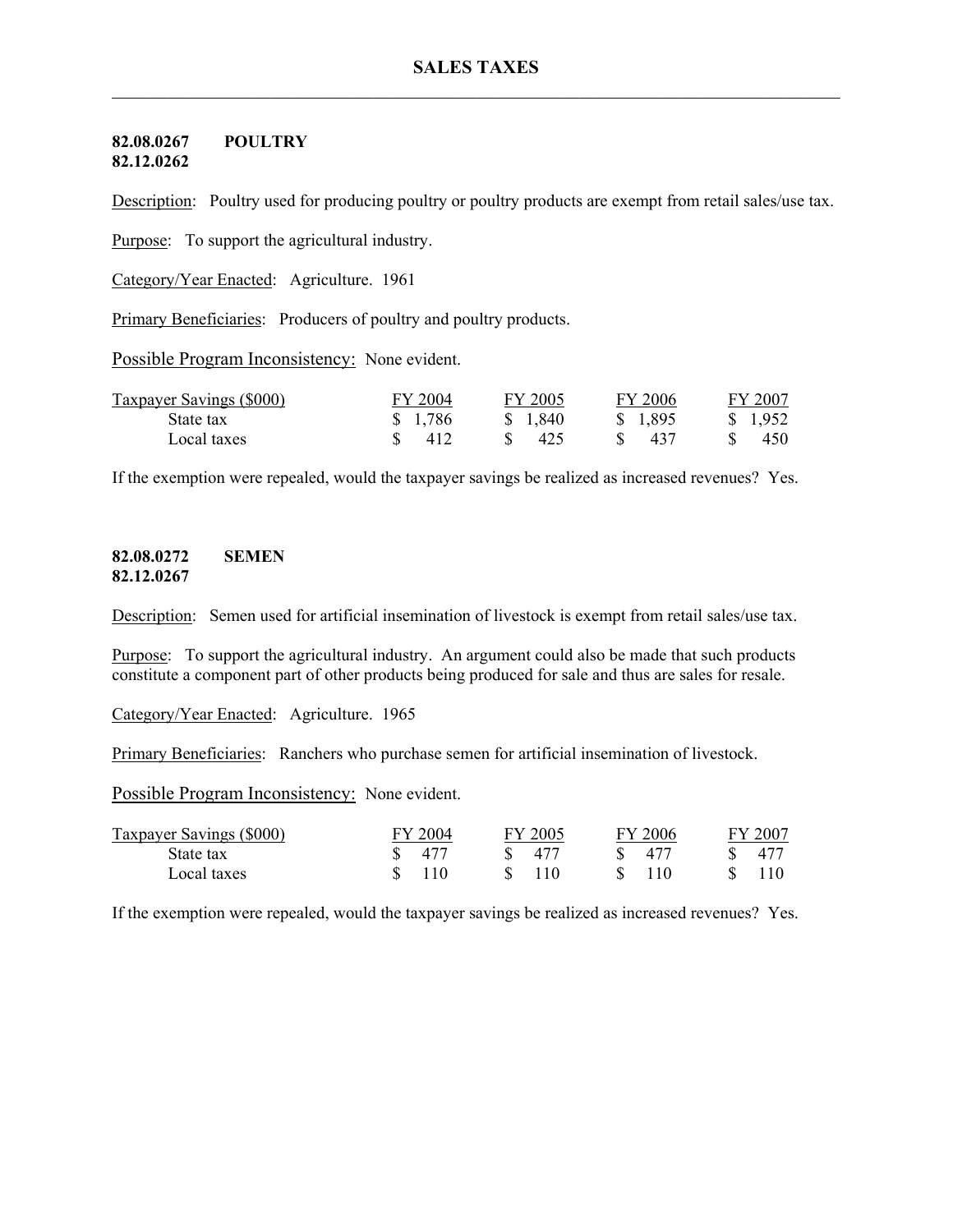## **82.08.02745 FARM-WORKER HOUSING 82.12.02685**

Description: Exemption from retail sales/use tax is provided for goods and services used in construction, repairing, or improving of new or existing structures used as agricultural employee housing. Ownership of the housing facility may be by agricultural employers, governmental entities, nonprofit organizations, or for-profit housing providers. Agricultural employee housing does not include housing regularly provided on a commercial basis to the general public.

Purpose: To encourage construction of housing facilities for agricultural employees.

Category/Year Enacted: Agriculture. 1996

Primary Beneficiaries: Farmers and others who build housing facilities for farm workers.

Possible Program Inconsistency: None evident.

| Taxpayer Savings (\$000) | FY 2004 | FY 2005 | FY 2006 | FY 2007 |
|--------------------------|---------|---------|---------|---------|
| State tax                | 624     | 624     | 624     | 624     |
| Local taxes              | 182     | 182     | 182     | 182     |

If the exemption were repealed, would the taxpayer savings be realized as increased revenues? Yes.

### **82.08.0277 POLLEN 82.12.0273**

Description: Exemption from retail sales/use tax is allowed for pollen.

Purpose: To support the agricultural and horticultural industry.

Category/Year Enacted: Agriculture. 1967.

Primary Beneficiaries: Buyers and sellers of pollen.

Possible Program Inconsistency: None evident.

| Taxpayer Savings (\$000) | 2004 | 2005 | EV | 2006 | $200^-$ |
|--------------------------|------|------|----|------|---------|
| State tax                |      |      |    |      |         |
| Local taxes              |      |      |    |      |         |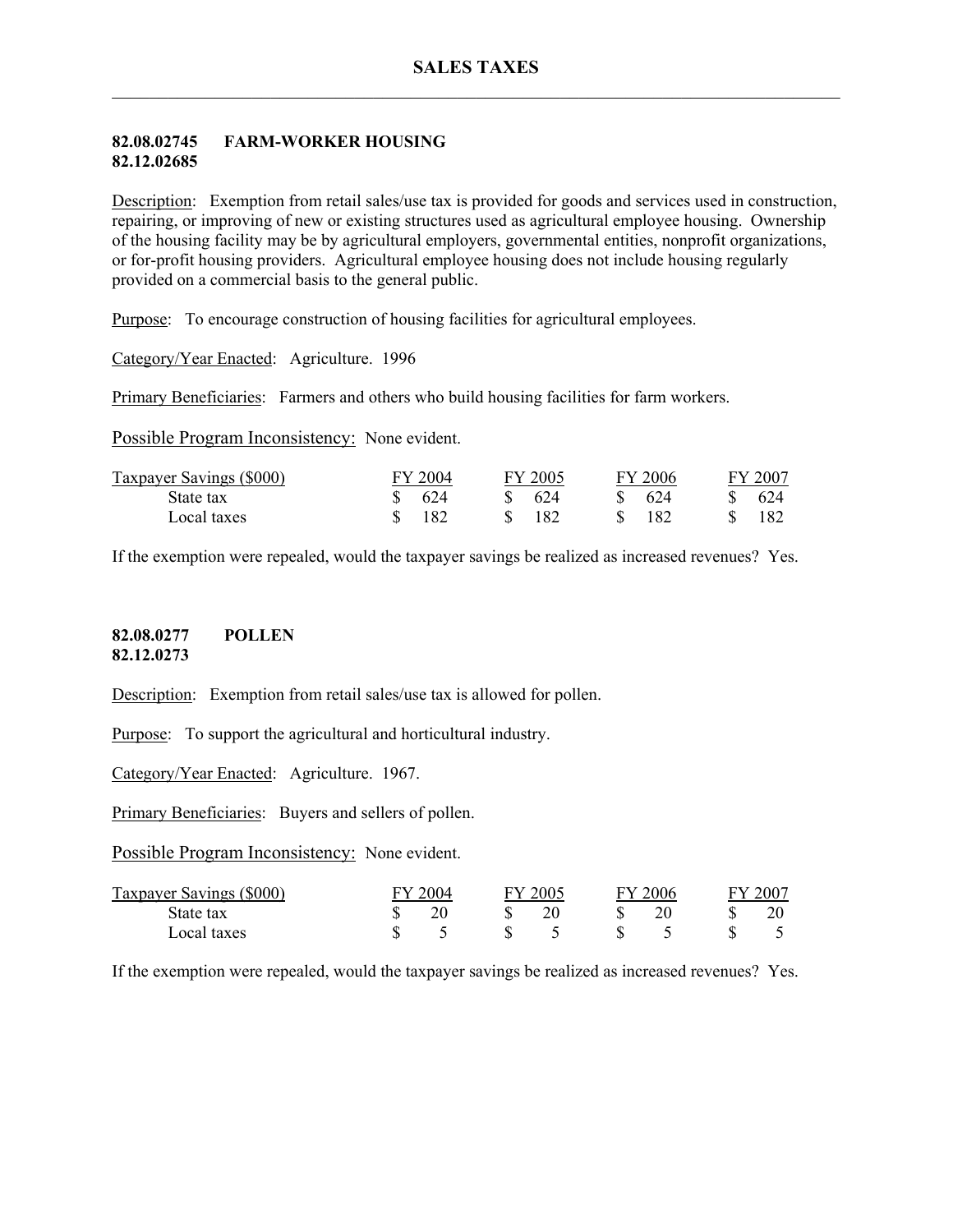## **82.08.0288 LEASED IRRIGATION EQUIPMENT 82.12.0283**

Description: Leases of irrigation equipment are exempt from retail sales/use tax, if the equipment is at least partially attached to the land and is an incidental part of a land lease. To qualify for the exemption on the leased equipment, sales/use tax must have been paid on the original purchase of the equipment by the owner.

Purpose: Normally, persons who lease tangible personal property pay sales tax to the lessor. However, in this instance, sales tax was already paid by the owner of the land.

Category/Year Enacted: Agriculture. 1983

Primary Beneficiaries: Farmers who lease farm land which includes irrigation equipment.

Possible Program Inconsistency: None evident.

| <b>Taxpayer Savings (\$000)</b> | FY 2004 | FY 2005 | FY 2006  | FY 2007 |
|---------------------------------|---------|---------|----------|---------|
| State tax                       | \$6,430 | \$6,559 | \$ 6,690 | \$6,824 |
| Local taxes                     | \$1,484 | \$1,514 | \$ 1.544 | \$1,575 |

If the exemption were repealed, would the taxpayer savings be realized as increased revenues? Yes.

### **82.08.0294 FISH FEED FOR AQUACULTURE 82.12.0294**

Description: Persons who raise fish for sale are exempt from retail sales/use tax on purchases of feed.

Purpose: To provide equivalent treatment with farmers whose purchases of feed for their livestock are exempt from sales/use tax. This recognizes that aquaculture and agriculture are similar activities.

Category/Year Enacted: Agriculture. 1985

Primary Beneficiaries: Approximately 65 commercial fish farmers.

Possible Program Inconsistency: This exemption helps to encourage an economic activity that can contribute to water pollution and thus may be inconsistent with certain water pollution control programs.

| Taxpayer Savings (\$000) | FY 2004 | FY 2005 | FY 2006 | FY 2007 |
|--------------------------|---------|---------|---------|---------|
| State tax                | 102     | 102     | 102     | 102     |
| Local taxes              |         |         |         |         |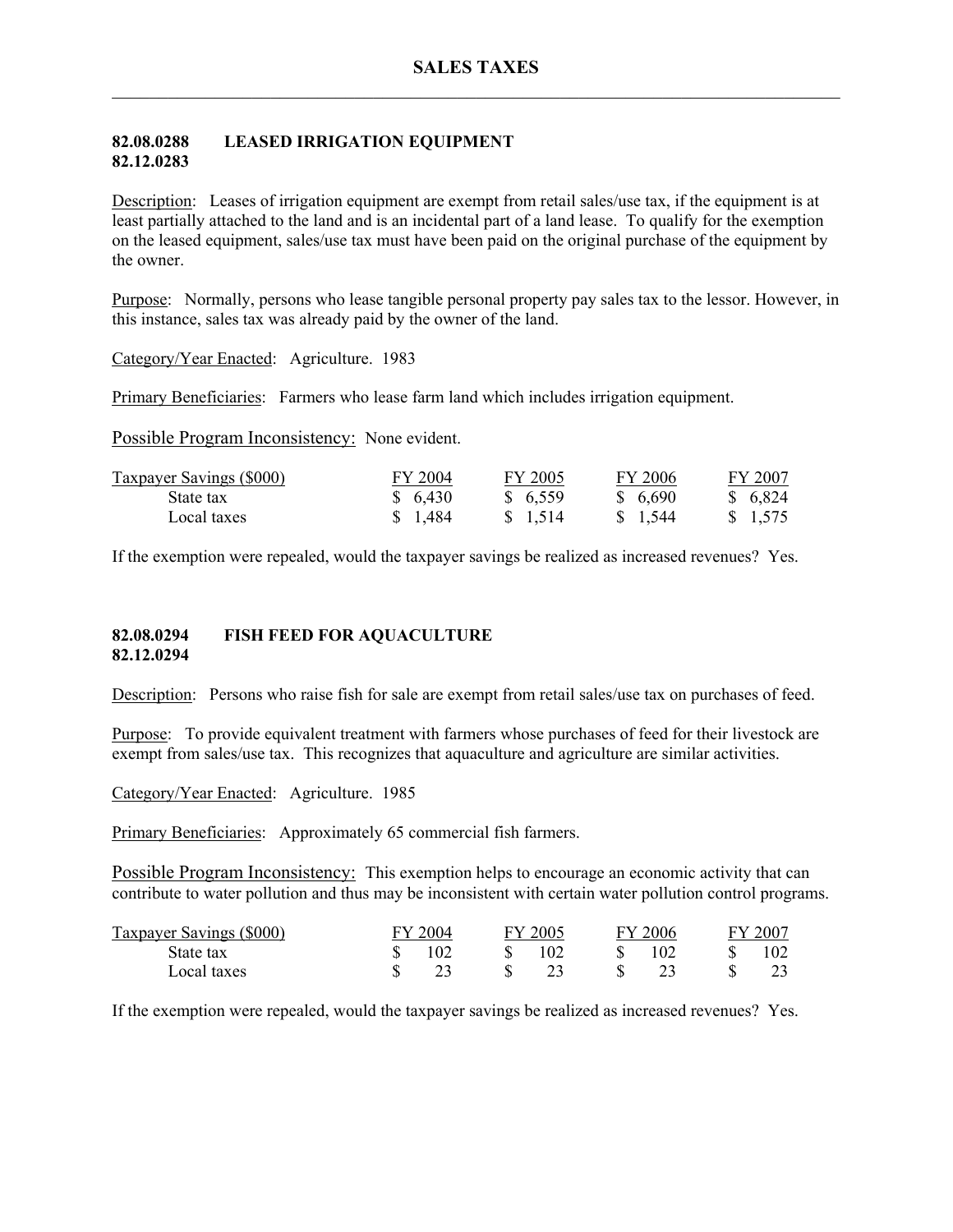# **82.08.0295 AGRICULTURAL PROCESSING EQUIPMENT, SALE/LEASEBACKS 82.12.0295**

Description: Property and equipment used in the business of processing fresh fruit, vegetables or fish is exempt from retail sales/use tax, if it is leased by the original owner under the terms of a sale/leaseback arrangement and the original owner has already paid sales or use tax on the same equipment.

Purpose: Without the exemption, the original owner who purchased the equipment and paid sales/use tax but then sold the item and leased it back under a sale/leaseback arrangement would be liable again for sales tax on the same item. However, most of these purchases are now exempt under the manufacturing machinery exemption, enacted in 1995.

Category/Year Enacted: Agriculture. 1986

Primary Beneficiaries: No known firms.

Possible Program Inconsistency: None evident.

Taxpayer Savings (\$000) There are no known transactions of this type which would not otherwise qualify for exemption as manufacturing machinery.

If the exemption were repealed, would the taxpayer savings be realized as increased revenues? Yes.

### **82.08.0296 LIVESTOCK FEED 82.12.0296**

Description: Feed consumed by livestock at public livestock markets is exempt from sales/use tax.

Purpose: Feed sold to farmers is already exempt from sales/use tax. This provision extends the exemption to feed consumed by cattle while awaiting sale at a livestock market.

Category/Year Enacted: Agriculture. 1986

Primary Beneficiaries: Operators of public livestock markets.

Possible Program Inconsistency: None evident.

| Taxpayer Savings (\$000) | FY 2004 |    | FY 2005 | EV. | $\frac{1}{2006}$ | FY 2007 |
|--------------------------|---------|----|---------|-----|------------------|---------|
| State tax                |         | S. | 116     |     | 116              |         |
| Local taxes              | - 77    | -S |         | - S |                  |         |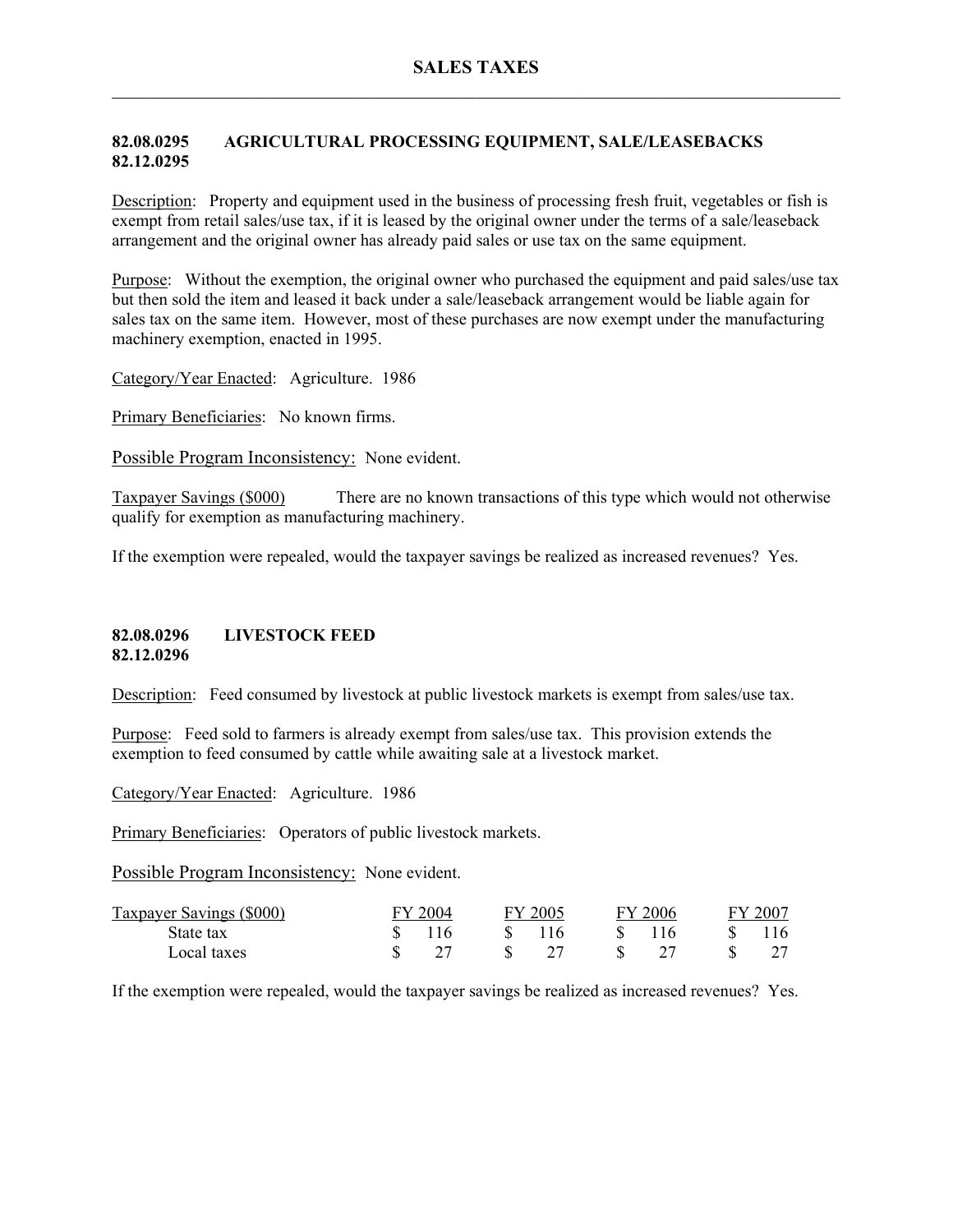## **82.08.0311 FRUIT/VEGETABLE PACKING MATERIALS 82.12.0311**

Description: Exemption from retail sales/use tax is provided for materials and supplies used directly in packing of fresh, perishable horticultural products.

Purpose: To support the agricultural industry. The exemption complements the B&O tax deduction for processors of fresh horticultural products.

Category/Year Enacted: Agriculture. 1988

Primary Beneficiaries: Fruit and vegetable packers.

Possible Program Inconsistency: None evident.

| Taxpayer Savings (\$000) | FY 2004 | FY 2005 | FY 2006         | . 2007 |
|--------------------------|---------|---------|-----------------|--------|
| State tax                | 197     | 197     | 10 <sup>7</sup> | 19°    |
| Local taxes              |         |         | 46              | 46     |

If the exemption were repealed, would the taxpayer savings be realized as increased revenues? Yes.

#### **82.08.840 FIELD BURNING EQUIPMENT 82.12.840**

Description: Exemption from retail sales/use tax is provided for equipment used to dispose of straw and straw-based products in an alternative manner to burning. Included in the exemption are services related to construction of structures and equipment. Both the structures and equipment must be used at least onehalf of the time to accomplish a reduction in burning of cereal grains or grass that is grown for seed. The exemption benefits both farmers who purchase eligible equipment and businesses engaged in the removal and processing of the stubble as an alternative to burning. The exemption expires on January 1, 2006.

Purpose: To reduce burning of agricultural residue.

Category/Year Enacted: Agriculture. 2000

Primary Beneficiaries: Farmers who grow grain crops that leave stubble after harvesting.

Possible Program Inconsistency: None evident.

| Taxpayer Savings (\$000) | 2004 | FY 2005 | 2006<br>GV. | FY 200 |
|--------------------------|------|---------|-------------|--------|
| State tax                | 243  | 243     |             |        |
| Local taxes              |      |         |             |        |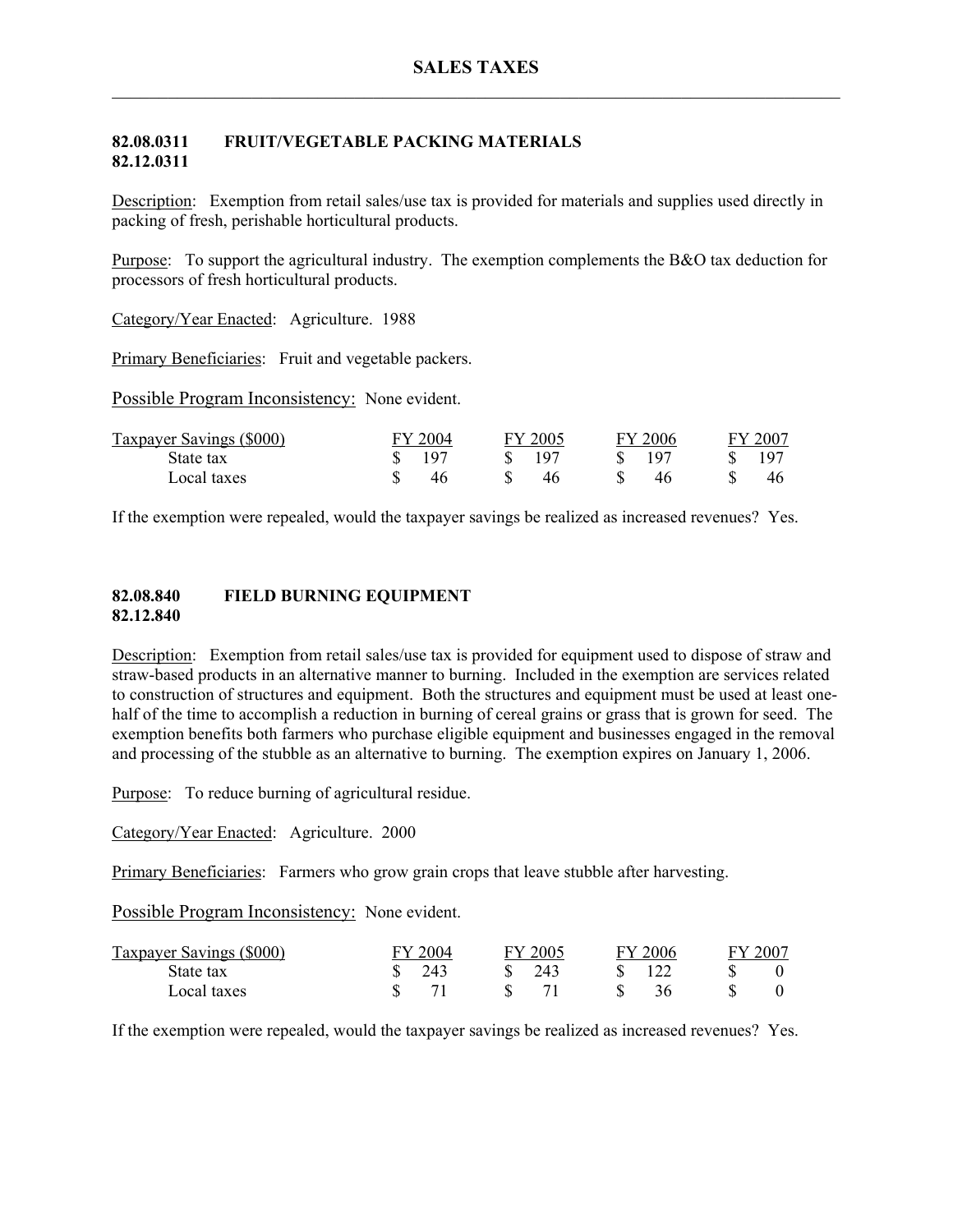#### **82.08.880 MEDICINE FOR LIVESTOCK 82.12.880**

Description: Exemption from retail sales/use tax is provided for pharmaceuticals for livestock used by farmers. The drug must be approved by the U.S. Dept. of Agriculture or the Food and Drug Administration and must be administered to an animal that is being raised for purposes of sale as an agricultural product. The exemption applies to sales of eligible medicines made directly to farmers or to veterinarians who in turn administer the medicine to livestock.

Purpose: To support the agricultural industry and help offset the high cost of medicines for livestock.

Category/Year Enacted: Agriculture. 2001

Primary Beneficiaries: Farmers who raise animals for sale.

Possible Program Inconsistency: None evident.

| <b>Taxpayer Savings (\$000)</b> | FY 2004 | FY 2005 | FY 2006           | FY 2007           |
|---------------------------------|---------|---------|-------------------|-------------------|
| State tax                       | \$1,256 | \$1,294 | $\frac{1.332}{ }$ | $\frac{1.372}{ }$ |
| Local taxes                     | 367     | - 378   | 389               | 401               |

If the exemption were repealed, would the taxpayer savings be realized as increased revenues? Yes.

#### **82.08.890 DAIRY NUTRIENT MANAGEMENT 82.12.890**

Description: Retail sales/use tax exemption is provided for facilities used for dairy nutrient management, including the maintenance and repair of equipment. The facilities and equipment must be used exclusively for activities necessary to maintain a dairy management plan as required by Chapter 90.64 RCW. The exemption applies to purchases made after the management plan is certified pursuant to this law. All dairies operating in Washington are required to have such nutrient management plans.

Purpose: To support the Washington dairy industry.

Category/Year Enacted: Agriculture. 2001

Primary Beneficiaries: Dairies operating in this state.

Possible Program Inconsistency: None evident.

| <b>Taxpayer Savings (\$000)</b> | FY 2004 | FY 2005 |    | FY 2006 | FY 2007 |
|---------------------------------|---------|---------|----|---------|---------|
| State tax                       | 264     | 305     | S. | -345    | 345     |
| Local taxes                     |         |         |    |         |         |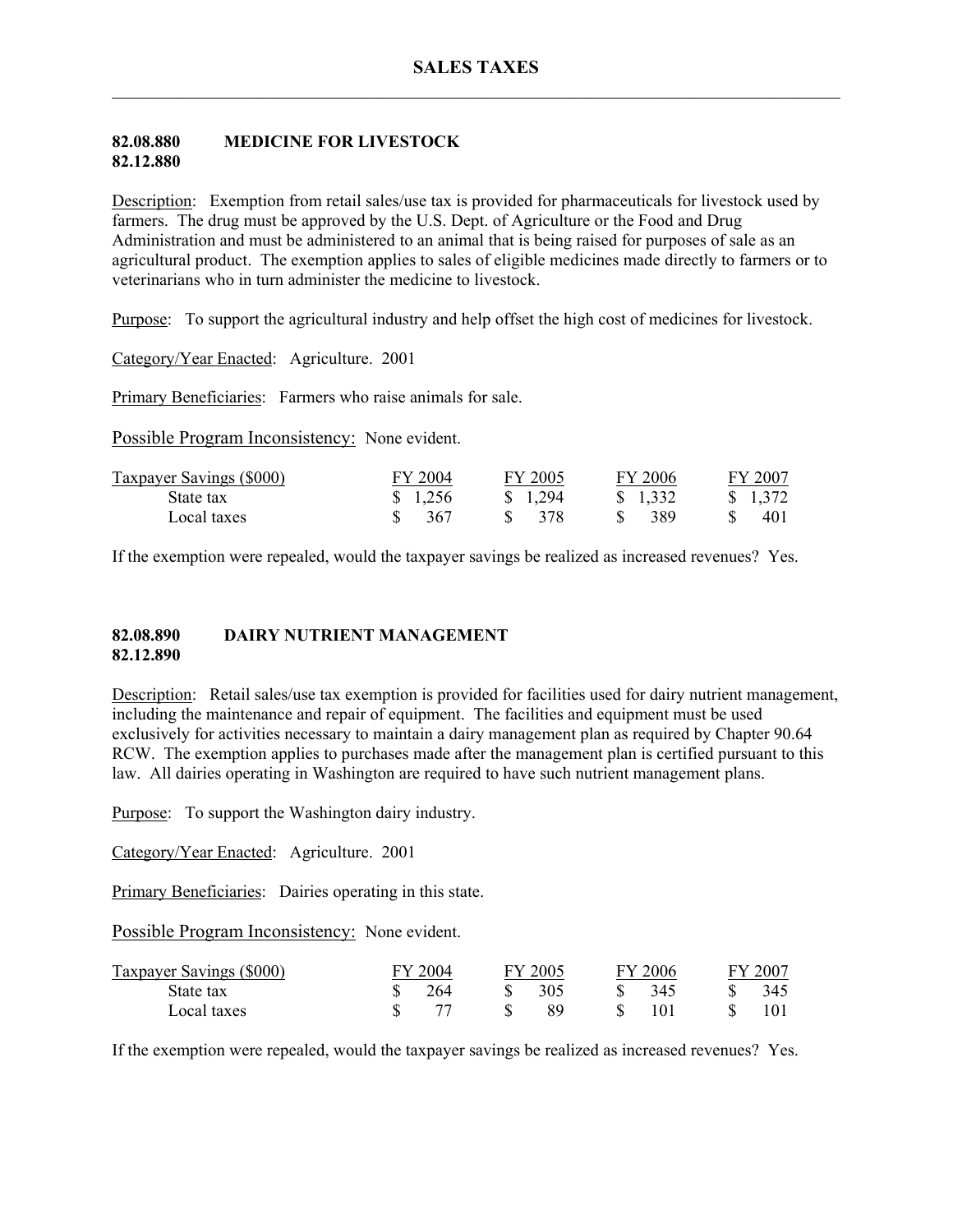### **82.08.900 ANAEROBIC DIGESTERS FOR DAIRIES 82.12.900**

Description: Exemption from retail sales/use tax is provided for anaerobic digesters that are used primarily to treat dairy manure. The exemption covers construction, equipment and installation costs.

Purpose: To support the dairy industry in Washington.

Category/Year Enacted: Agriculture. 2001

Primary Beneficiaries: Washington dairies.

Possible Program Inconsistency: None evident.

Taxpayer Savings (\$000) It is believed that, to date, construction of such a facility has not yet taken place.

If the exemption were repealed, would the taxpayer savings be realized as increased revenues? Yes.

## **82.08.910 PROPANE/NATURAL GAS TO HEAT CHICKEN STRUCTURES 82.12.910**

Description: Sales to farmers of propane or natural gas used to heat structures that house chickens are exempt from retail sales/use tax. The propane or natural gas must be used exclusively to heat these structures and the chickens must be eventually sold as agricultural products.

Purpose: To support the poultry industry.

Category/Year Enacted: Agriculture. 2001

Primary Beneficiaries: Approximately 75 poultry producers.

Possible Program Inconsistency: None evident.

| Taxpayer Savings (\$000) | FY 2004 | FY 2005 |      | FY 2006 | FY 2007 |
|--------------------------|---------|---------|------|---------|---------|
| State tax                | 293     | 293     | -SS- | -293    | 293     |
| Local taxes              | 86      |         |      |         | 86      |